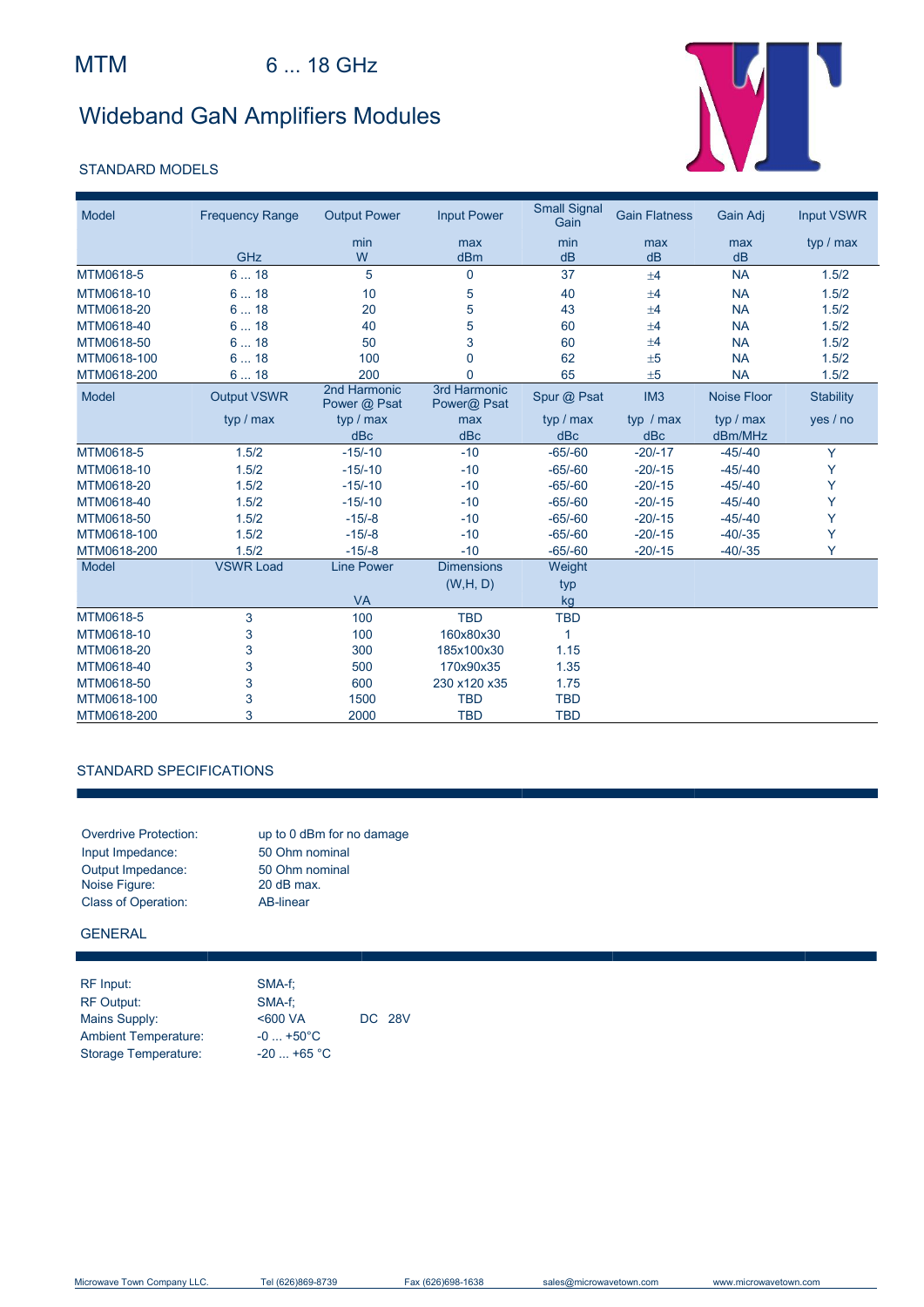## MTM 6 ... 18 GHz

# Wideband GaN Amplifiers Modules



Relative Humidity: up to 95% (non-condensing) Operating Altitude: up to 2000m above sea level Cooling: forced air with integral blower air intake and exhaust at rear

#### **Outline**



6-18GHz 50W(Unit:inch/mm)

ศุ∭

ſo,

 $\begin{array}{c}\n\mathbf{H} & \mathbf{H} \\
\mathbf{0} & \mathbf{0}\n\end{array}$ 

ाि

ष∏



6-18GHz 40W(Unit:inch/mm)

## 6-18GHz 20W(Unit:inch/mm)

 $[7, 28]$ 

Ш

IIЬ

3.94

n

 $<sup>•</sup>$ </sup>

 $\begin{matrix}\n\frac{1}{2} \\
\frac{1}{2} \\
\frac{1}{2} \\
\frac{1}{2}\n\end{matrix}$ 

 $1.18$ ]

## 6-18GHz 10W(Unit:inch/mm)